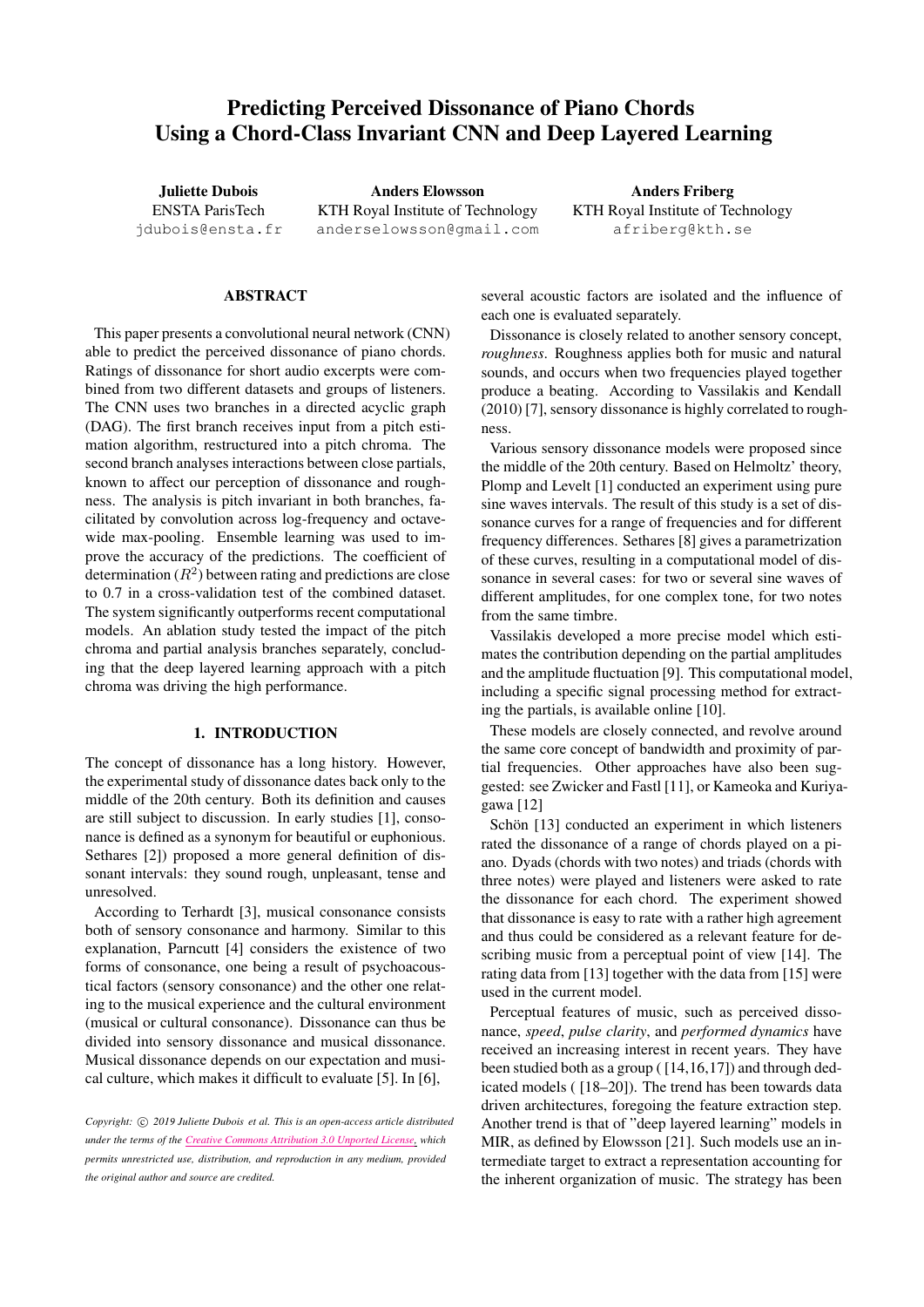applied for, e.g., beat tracking [\[22\]](#page-6-11) and instrument recognition [\[23\]](#page-6-12) in the past. In this study, we show how pitch estimates from a previous machine learning model can be reshaped and fed as input for predicting dissonance.

# 1.1 Overview of the article

In Section [2,](#page-1-0) we describe the two datasets and the process for merging them. Section [3](#page-1-1) is focused on the input representation, detailing how it was extracted for each of the two branches of the CNN. In Section [4,](#page-2-0) the design of the CNN is described, as well as the methodology used for ensemble learning and the parameter search. Section [5](#page-3-0) presents the evaluations methodology and the results. It also includes a small ablation study and a comparison with a previous model of dissonance. Section [6](#page-5-9) offers conclusions and a discussion of the results.

# 2. DATASETS

<span id="page-1-0"></span>A total of 390 chords were gathered, coming from two different experiments [\[13,](#page-6-3) [15\]](#page-6-5). In these two experiments, the listeners were asked to rate the dissonance of recorded piano chords. A definition of dissonance was given to the listeners. In [\[15\]](#page-6-5), the consonance was defined as "the musical pleasantness or attractiveness of a sound". In particular, "if a sound is relatively unpleasant or unattractive, it is referred to as dissonant". In [\[13\]](#page-6-3), the following definition was given: "dissonant intervals are often described as rough, unpleasant, tense and unresolved". Both definitions referred to the unpleasantness of a sound. However, the description from [\[13\]](#page-6-3) was more precise and already includes the fact that only intervals were studied. The definitions were close enough to give reason to believe that the same feature was evaluated.

### 2.1 First dataset

The first dataset  $(D_1)$  comes from the experiment conducted in [\[13\]](#page-6-3). It contains 92 samples of 0.5 second each, created with a sampled piano in Ableton Live. Two kinds of chords were played, consisting of either two notes (dyads) or three notes (triads). The dyads were either centered around middle C or one fifth above, ranging from unison to a major tenth. The same process was used for the triads. In total, the dataset contained 34 dyads and 58 triads.

Thirty-two listeners were asked to evaluate the sound from "not dissonant at all" to "completely dissonant", using a web interface. The listeners' musical background varied but were mostly on an amateur level with an average practice time of 4 hours per week. The inter-rater reliability as estimated by Cronbach's alpha was 0.95.

### 2.2 Second dataset

The second dataset  $(D_2)$  contains 298 sound examples [\[15\]](#page-6-5). Each sound example was recorded from a piano and has a length of approximately 2 seconds. In this dataset, there are 12 dyads, 66 triads and 220 tetrads (chords with four notes). The frequencies were adjusted so that the mean of the fundamental frequencies was middle C (263 Hz). The

pitches follow a just intonation ratio, differing from the standard equal-tempered tuning used in  $D_1$ . Thirty musically trained and untrained listeners from Vienna and Singapore rated all the examples. The inter-rater reliability as estimated by the average intraclass correlation coefficient (ICC) ranged from 0.96 to 0.99. The ratings were averaged across all listeners.

### <span id="page-1-2"></span>2.3 Merged dataset

.

We used the average listener rating of dissonance of each chord as a target for our experiment. In  $D_1$ , the dissonance ranged from 0 to 40, 40 being the most dissonant. In  $D_2$ , the dissonance ranged from 1 to 4, 1 being the most dissonant. Therefore, the ratings of the latter dataset were first inverted by multiplication with -1. The listener ratings *(A)* were then normalized according to

$$
A_{normalized} = \frac{A - min(A)}{max(A) - min(A)}.
$$
 (1)

After normalization, the most consonant chord had a rating of 0 and the most dissonant chord had a rating of 1. The input data were also normalized. (See Section [3\)](#page-1-1).

# 3. NETWORK INPUT

<span id="page-1-1"></span>Two input representations were extracted from the audio files: the constant-Q transform (CQT) spectrum and a pitch chroma. These representations aim to catch different aspects of the audio file. The representation from the CQT can capture spectral aspects of the audio, such as the distance between partials, whereas the pitch chroma represents the audio at a higher level corresponding (ideally) to the actual notes that were played.

# 3.1 Pitch chroma

A pitch chroma was extracted from a Pitchogram representation, as illustrated in Fig. 1. To extract the pitch chroma, the implementation from [\[24\]](#page-6-13) was applied to the audio files for first extracting a Pitchogram representation. This representation has a resolution of 1 cent/bin across pitch and a frame length of 5.8 ms. The Pitchogram was thresholded at 2 to remove lower noisy traces of pitch. Then, a Hanning window of width 141 was used to filter across pitch. In our initial model, we then extracted activations across pitch at semitone-spaced intervals (12 bins/octave). This gave unsatisfying results, presumably due to the out-of-sync spacing with the just intonation ratios chords in  $D_2$ . Therefore, pitch activations were instead extracted in intervals of 25 cents (48 bins/octave), ranging between MIDI pitch 25 and 103. The mean activation across time for each pitch bin was then computed, using activations from time frames 20-70. The output of this filtering will be referred to as the *pitch vector*.

A pitch chroma vector, ranging an octave, was computed from the pitch vector by taking the average activation wrapped across octaves. Three chroma vectors were stacked across pitch as shown in Fig. 1. The top 6 semitones and bottom 6 semitones were then removed. This stacked pitch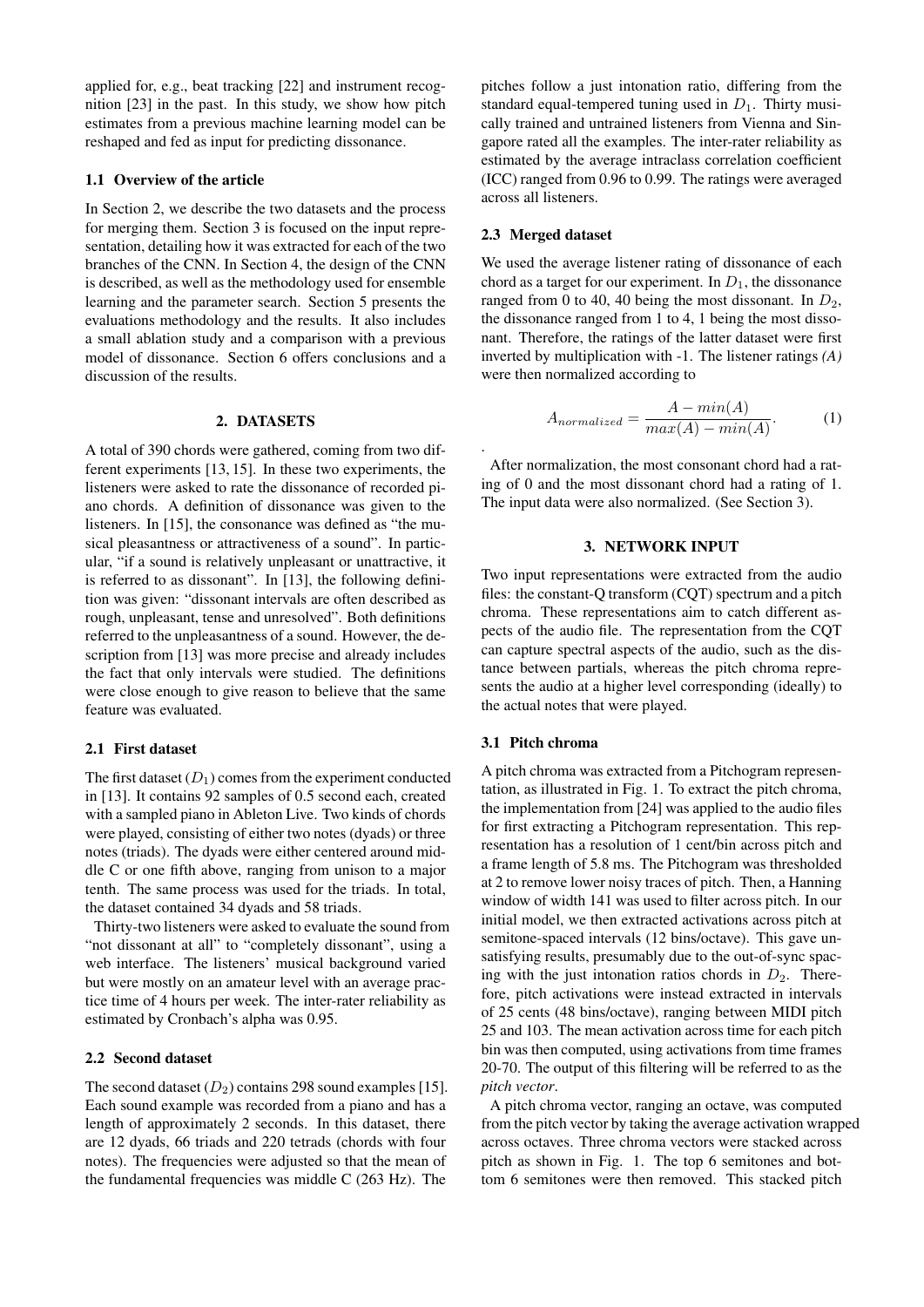

Figure 1: The log-frequency spectrum, computed pitch vector, and pitch chroma for three chords from dataset  $D_2$ . The chords are a dyad, a triad, and a tetrad. As shown, the pitch tracking preprocessing accurately identify the fundamental frequencies. The three stacked pitch chroma octaves are indicated with red rectangles.

chroma vector of size  $[1 \times 96]$  will be referred to as the *pitch chroma* in this paper.

# 3.2 Normalization of the inputs

For each music example  $i$  the pitch chroma and the CQT were then normalized, using the same formula as in Section [2.3:](#page-1-2)

$$
A_{i,normalized} = \frac{A_i - min(A_i)}{max(A_i) - min(A_i)}.
$$
 (2)

# 3.3 CQT vector

To extract a spectral input representation, the recordings were processed with the built-in MATLAB function cqt, which uses nonstationary Gabor frames (see [\[25\]](#page-6-14), [\[26\]](#page-6-15)). This produced a spectrogram representation with logarithmically spaced frequency bins. We used 60 bins per octave, and the range of the CQT is six octaves, 80 Hz - 5.1 kHz. The mean magnitude across time was then computed for each frequency bin, using only the first half of each audio file (the second half of the audio file has a lesser contribution from higher harmonics). The last preprocessing stage was to compute the log magnitude of this mean:

$$
CQT_{mean} = 20 \log_{10}(CQT). \tag{3}
$$

The resulting vector contains 360 values.

### 4. NETWORK DESIGN

# <span id="page-2-0"></span>4.1 Architecture

The architecture of the network is shown in Fig. [2.](#page-2-1)

<span id="page-2-1"></span>

Figure 2: Architecture of the neural network

As shown, the CNN is a directed acyclic graph divided into two branches, where one branch processes the input from the CQT and the other branch processes the pitch chroma representation.

The first layer in the CQT-branch was a convolutional layer of size  $[20 \times 3]$ . The kernel was designed to have a width that covers at least two close partial peaks in the spectrum. The aim of the layer is to capture the interactions between peaks that are adjacent across frequency, as this should convey roughness as outlined in Section 1.

The subsequent convolutional layer also had [3] filters, but each filter had a width of one, therefore only extending across depth. A max-pooling filter was then applied across frequency to capture the most relevant partial interaction in different bands. The max-pooling filter with a width 60 and no stride was then applied.

The branch processing the pitch chroma also had two convolutional layers. The first layer operating across pitch had a size of  $[49 \times 7]$ . Since the edges were not padded during processing, the processing shrinks the pitch chroma to a width of 48, corresponding to pitches within the same octave. This was followed by a layer of width 1 that extended across depth. A max-pooling filter of width 48 (the full range) was then applied to each filter output. Up until this processing stage, the chroma branch of the CNN has operated in a pitch class equivariant way – the same operation has been applied to all pitch classes, with the pitch class displacement intact across chroma (hence *equivariance* and not *invariance*). Through the pooling operation across chroma, the *pitch class equivariance* is transformed into *pitch class invariance*. However, since the activations after pooling will relate only to the intervals of concurrent tones, the system is best defined as having a *chord class invariant* architecture. After max-pooling, the branches are concatenated (see Fig [2\)](#page-2-1) and passed to a dense layer with 8 neurons. The output layer consisted of a single neuron.

The activation functions after the CQT and the dense layer were rectified linear units (ReLUs), and the activation func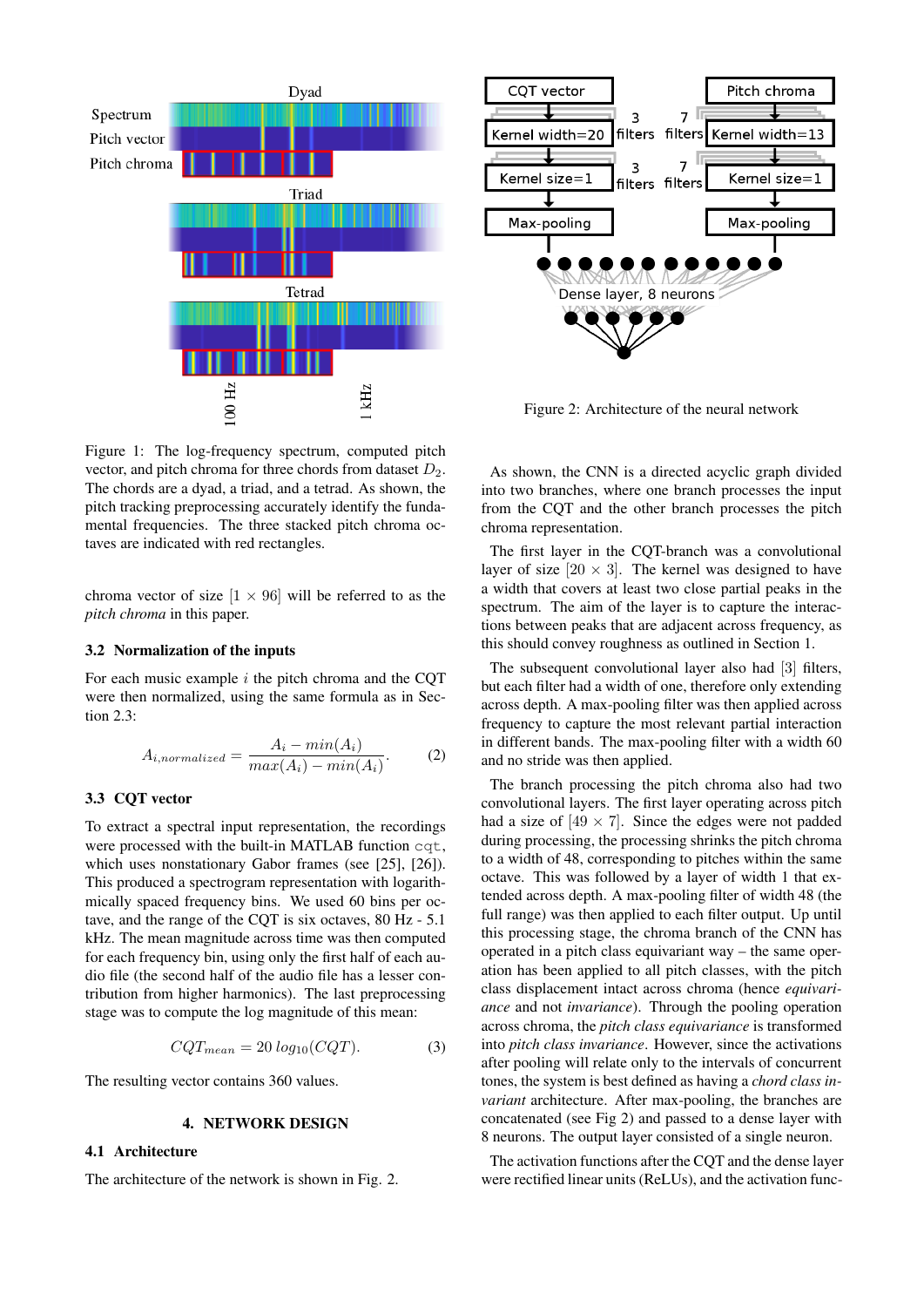tions in the whole chroma branch were leaky ReLUs:

$$
f(x) = \begin{cases} x & x \ge 0 \\ 0.2 \, x & x < 0 \end{cases}
$$
 (4)

The network was trained for 40 epochs, using the RMS propagation optimizer and the mean square error as a loss function.

# 4.2 Ensemble learning

We used ensemble learning, training multiple instances of each network and averaging their predictions. A total of five models were employed in the ensemble, all using the same architecture but with varying random initialization of their parameters. The random initialization of neural networks will decorrelate the errors of the various models [\[27\]](#page-6-16). The average prediction from the different models can then be expected to provide better estimates than when randomly choosing one of them [\[28\]](#page-6-17). A similar strategy has been used before for training a model to predict perceived performed dynamics in music [\[20\]](#page-6-9).

### 4.3 Parameter search

A wide range of possible settings was tried with a parameter sweep. For each setting, a model was trained and evaluated with 5-fold cross-validation.

The explored parameters, with tested parameter variations in parenthesis, were: the size of the kernel for the filter operating on the CQT (20 - 10 - 30), the number of filters for the first convolutional layer operating on the CQT and pitch chroma (6 - 7 - 8 for the CQT and 2 - 3 - 4 for the pitch chroma), the pooling size for the CQT branch, and the number of neurons in the dense layer (7 - 8 - 9). The pooling size of 60 was chosen, which corresponds to the range of an octave.

We also tried to include an additional feature inserted at the dense layer, which indicated the dataset of each chord example (1 or 2). This feature did not improve the performance of the network, and thus it was not kept.

#### 5. RESULTS

### <span id="page-3-0"></span>5.1 Train and Test conditions

As there were only few data available, the system could easily overfit. To compensate for this lack of data, crossvalidation was implemented, and the two datasets were also combined. These two techniques aim at adding variety in the learning set.

Thus, different methods were used to evaluate the performance of the network:

- $\bullet$  A Cross-validation on both datasets combined.
- $B_1$  Cross-validation within dataset  $D_1$ .
- $B_2$  Cross-validation within dataset  $D_2$ .
- $C$  Train on dataset  $D_2$  and test on dataset  $D_1$ .

We used 10-fold cross-validation for  $A, B_1$  and  $B_2$ , splitting the datasets into ten folds (nine folds for training and one fold for validation).

For the evaluation  $C$ , the system was trained with the dataset  $D_2$  and evaluated on the dataset  $D_1$ . Given that the two datasets have rather different characteristics (timbre, tuning, and number of notes in the chords) this evaluation condition is more challenging. Since the dataset  $D_1$  consists of so few examples, the opposite evaluation condition (train on  $D_1$ , evaluate on  $D_2$ ) was not explored.

The metric used to compare the prediction and the rated dissonance was the coefficient of determination,  $R^2$ , computed as the squared Pearson correlation coefficient, including an intercept.

Confidence intervals (95 %) were computed, based on the variation in results between different test runs. The 5 test runs were then sampled with replacement 10000 times and the distribution of mean correlations calculated.

# 5.2 Main Results

The coefficient of determination  $R^2$  across the different test conditions  $(A, B_1, B_2, \text{ and } C)$  are shown in Table [1.](#page-3-1)

<span id="page-3-1"></span>

| Test condition | Average $R^2$ | 95 % CI         |
|----------------|---------------|-----------------|
|                | 0.631         | $0.622 - 0.634$ |
| $B_1$          | 0.612         | $0.590 - 0.634$ |
| B2             | 0.644         | $0.621 - 0.665$ |
|                | 0.583         | $0.561 - 0.600$ |

Table 1: Coefficient of determination R2 for the different test conditions, including 95% confidence intervals computed across the different test runs.

The predicted dissonance with respect to the target value for each music example is plotted in Fig. [3.](#page-4-0) Each point in this figure corresponds to the value of dissonance for one music example. The x-coordinate of the point is the target value of dissonance and the y-coordinate is the prediction of dissonance. For each test condition, the predictions of five different test runs (respectively called prediction 1 - 5 in the figure) are shown.

The cross-fold validation for each dataset gives comparably good results. The test on  $D_2$  gives better results, which could be explained by the number of sample in each dataset:  $D_2$  has four times more sample than  $D_1$ .

The cross-fold validation when combining both datasets yields better results than cross-fold validation for every single dataset. When combining both datasets, the network has a few more examples to train on. This also adds a lot a variety in the training sets, given all the differences listed before. The size of  $D_2$  added with  $D_1$  is not very different than the size of  $D_2$ , but the performance in A is significantly better than in  $B_2$ . This may indicate that by adding variety in the training set, the network learns much better.

The test  $C_1$  is the only test in which the network learns on only one dataset, and this configuration gives the worse performance. Presumably, the network overfits on  $D_2$  and cannot generalize well enough in order to predict better the values from  $D_1$ .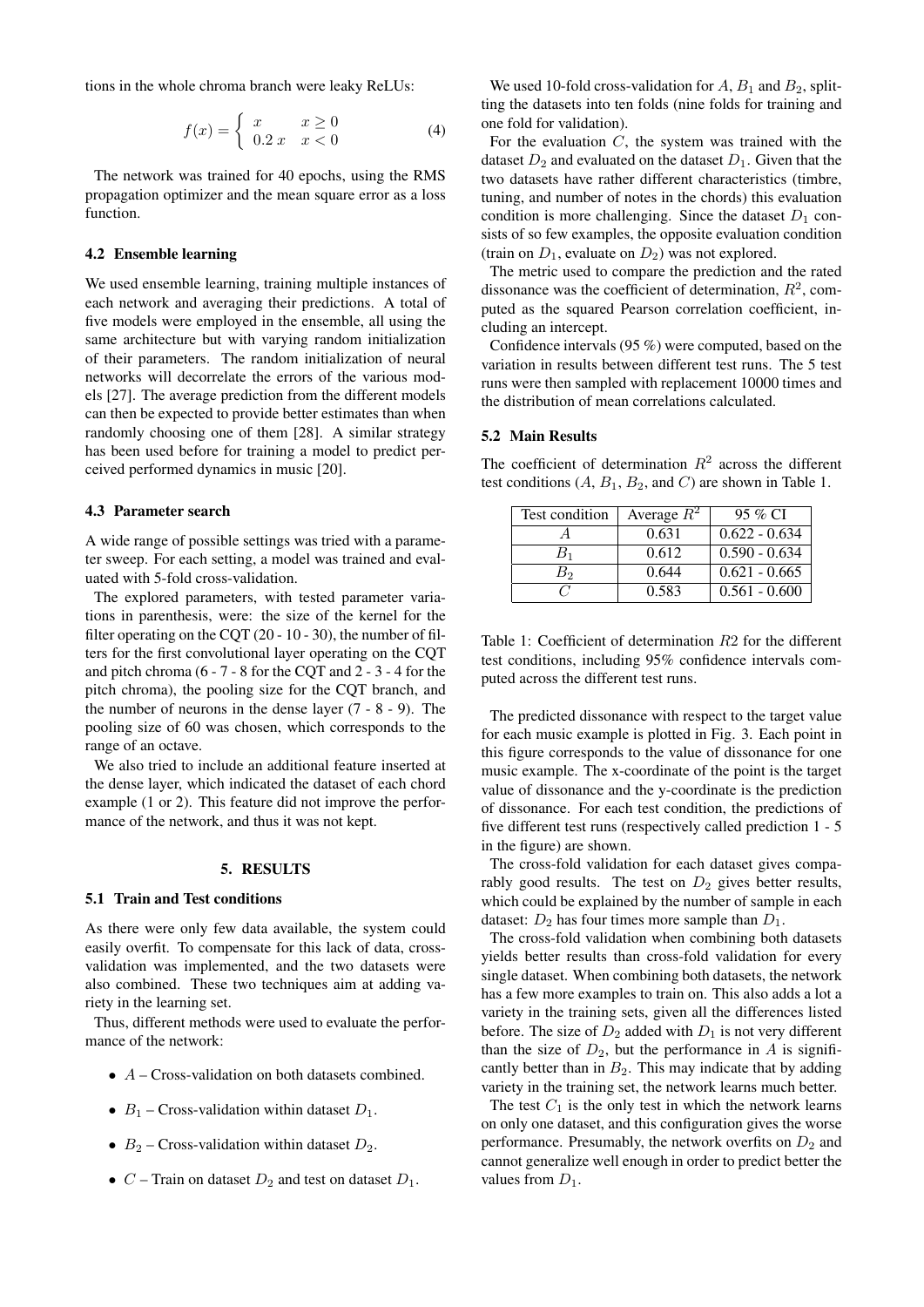### Test condition A

<span id="page-4-0"></span>



**Ground truth** Predictions<br>c<sub>o</sub><br>Addressed  $\frac{-0}{25}$ 0,0  $\epsilon$  $\begin{matrix} 0,5 \\ 0 \end{matrix}$  $\frac{0,7}{5}$  =  $1,0$  $\overline{0}$ 0,00 0,25 0,50 0,75 1,00 Prediction 1  $\bullet$  Prediction 2  $\bullet$  Prediction 3 Prediction 4  $\bullet$  Prediction 5

Figure 3: Predictions in relation to ground truth annotations for the different test conditions

<span id="page-4-1"></span>

| <b>Test Condition</b>               | Average $R^2$ | 95 % CI         |  |
|-------------------------------------|---------------|-----------------|--|
| Network using only the pitch chroma |               |                 |  |
| $\overline{A}$                      | 0.618         | $0.610 - 0.624$ |  |
| $B_1$                               | 0.641         | $0.629 - 0.649$ |  |
| B <sub>2</sub>                      | 0.628         | $0.620 - 0.633$ |  |
| C                                   | 0.607         | $0.589 - 0.625$ |  |
| Network using only the CQT vector   |               |                 |  |
| $\overline{A}$                      | 0.417         | $0.409 - 0.426$ |  |
| $B_1$                               | 0.304         | $0.281 - 0.327$ |  |
| $B_2$                               | 0.460         | $0.439 - 0.484$ |  |
| $\overline{C}$                      | 0.180         | $0.139 - 0.221$ |  |

Table 2: Coefficient of determination  $R^2$  for the network with only one input: COT or pitch chroma, including 95% confidence intervals computed across the different test runs.

#### 5.3 Contribution from each input source and branch

In order to evaluate the importance of the pitch chroma and CQT vector for performance, we also ran the full experiment using only the pitch chroma in a single branch or only the CQT vector in a single branch. Other than this, the same settings were used during training, and the same metric used for testing. The results are shown in Table [2.](#page-4-1)

Using pitch chroma as the only input consistently gave better results than when only using the spectral input from the CQT. Furthermore, the pitch chroma had better results than the combined main model (reaching outside of the 95 % CIs) for test conditions  $B_1$  and C. The CQT vector had particularly low results for test condition  $C$ . This condition tests the ability of the architecture to generalize since the system is trained on one dataset and tested on another with, presumably, different characteristics pertaining to, e.g., timbre. The results confirms that the deeplayered learning approach to MIR [\[21\]](#page-6-10), in this paper using transfer learning of equivariant feature maps, can yield significantly better results than end-to-end learning for small datasets.

#### 5.4 Comparison with a Computational Model

In this section, comparison of the performances of the system with a state of the art model is presented. The most recent model was proposed by Vassilakis [\[9\]](#page-5-8) and does not use machine learning. It was already implemented as the function mirroughness in the MIR toolbox [\[29\]](#page-6-18), which is the implementation we used for the comparison.

With this function, a dissonance value is given for each unit of time, which was not directly comparable with the single value given by the listeners. Considering that a human listener would not take the length of the recording into account, we chose to take the mean of the five highest values.

With this method, a dissonance value was computed for each music example. The squared correlation coefficient was then computed between this dissonance and the target dissonance. The results are shown in Table [3.](#page-5-10)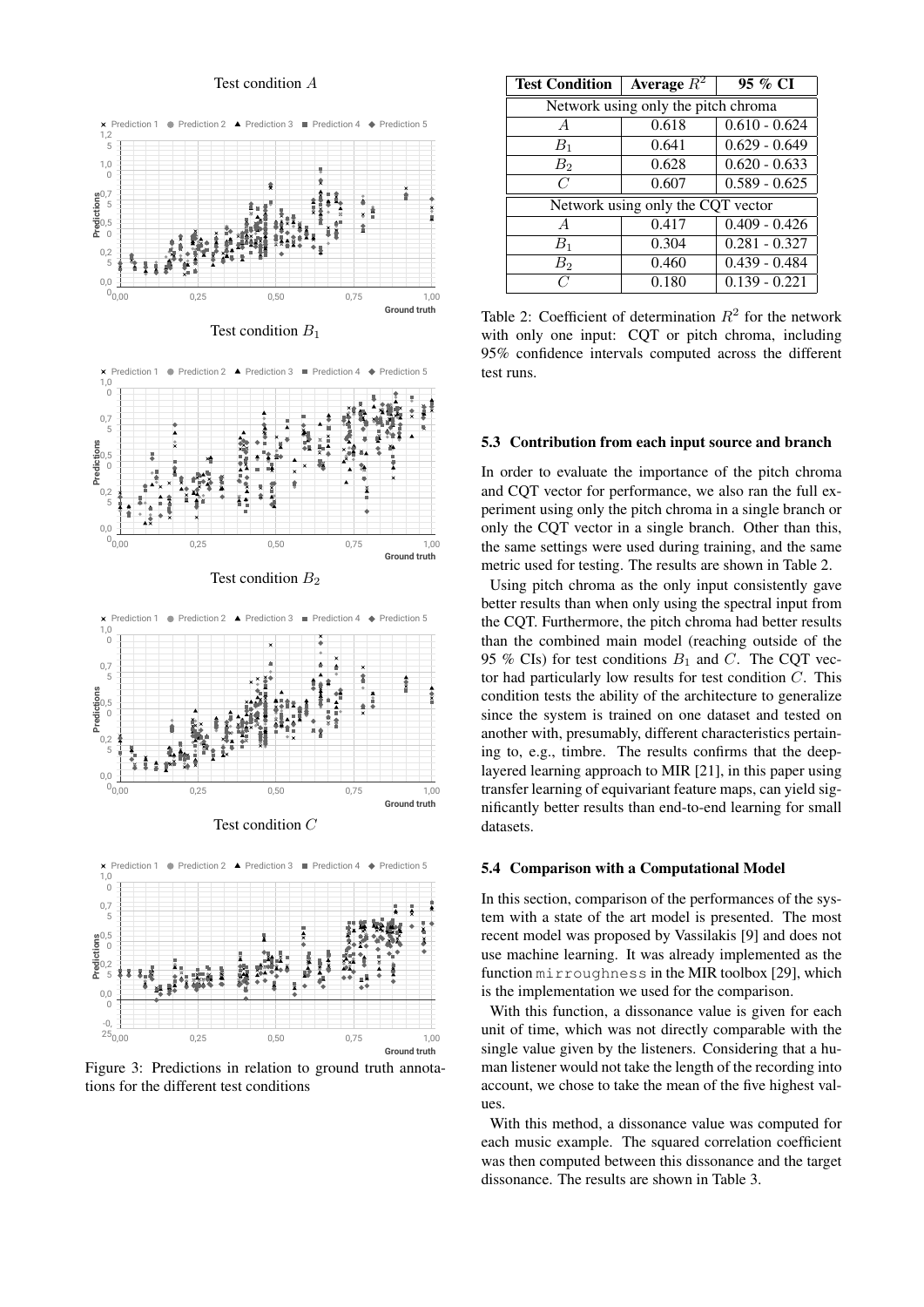The  $R^2$  score obtained here is lower than the performances obtained in the article presenting the model [\[9\]](#page-5-8). This could be explained by the fact that the computational model was tested and adapted to synthetic sine waves, whereas the audio files in this experiment came from a sampled piano. The timbre of the piano presumably increases the complexity of the sound and reduce the accuracy of the model.

| Dataset |  |
|---------|--|
|         |  |
|         |  |

<span id="page-5-10"></span>Table 3: Coefficient of determination R2 for the computational model for each dataset

### 6. CONCLUSION AND DISCUSSION

<span id="page-5-9"></span>A model using a convolutional neural network was developed for predicting the dissonance in recordings of piano chords. The model achieved better results than previous computational models, even though there were few samples in the datasets.

The two datasets differ in at least four ways:

- The chords were played with two different piano models, producing differences in, e.g., timbre.
- One dataset was performed with equal-tempered chords, and one with just intonation ratio. The model, therefore, had to handle micro-tuning deviations and how they affect dissonance.
- One main difference is the polyphony level of the chords:  $D_1$  has no tetrads whereas these constitute more than two-thirds of  $D_2$ .
- The two datasets were rated by two different groups of listeners. Therefore, it can be expected that random variations between preferences in the two groups gave annotations that varied in complex ways.

We conclude that the tests validate the potential of intermediate targets accounting for the inherent organization of music. The "deep layered learning" approach [\[21\]](#page-6-10) using only the pitch chroma branch gave significantly better results than when using only the spectral CQT vector branch. In particular, a comparison between the results for test condition  $B_2$  and  $C$  underlines the pitch chroma-only model's high generalization capability. The  $R^2$  only fell slightly  $(0.628 - 0.607 = 0.021)$  when testing on an unseen dataset instead of using cross-validation. For the main model with both branches, the results fell more between these test conditions  $(0.644 - 0.583 = 0.061)$ .

During development, we tested a few different architectures, with fewer learnable parameters in total, but those architectures gave lower results. It seems like the architecture allowed for a fairly high amount of learnable parameters in relation to the low number of ground truth data points.

In future work, a wider range of architectures could be tried, reflecting insights gained from the small ablation study. The pitch chroma branch can be designed as the only branch, exploring improvements related to, e.g., pitch resolution, depth, and pooling. A related study [\[30\]](#page-6-19) has showed that it possible to compute several chroma within the network instead of as a preprocessing step, each chroma focusing on different octaves. That study also indicated that average pooling across octaves for key-class invariance can give better results than max-pooling. It could be useful to analyze the weights in the kernel on the trained network. This could make it easier to understand the characteristics selected by the network. The network could also be trained with a much bigger dataset, using several repetitions of the same chord class or using chords from higher and lower octaves.

### Acknowledgments

The authors appreciate the help of Daniel L. Bowling who made the data of his work available.

# 7. REFERENCES

- <span id="page-5-0"></span>[1] R. Plomp and W. J. M. Levelt, "Tonal consonance and critical bandwidth," *The Journal of the Acoustical Society of America*, vol. 38, no. 4, pp. 548–560, 1965. [Online]. Available: [https://doi.org/10.1121/1.](https://doi.org/10.1121/1.1909741) [1909741](https://doi.org/10.1121/1.1909741)
- <span id="page-5-1"></span>[2] W. A. Sethares, "Relating tuning and timbre," 1992. [Online]. Available: [https://web.archive.org/web/20100610092432/](https://web.archive.org/web/20100610092432/http://eceserv0.ece.wisc.edu/~sethares/consemi.html) [http://eceserv0.ece.wisc.edu/](https://web.archive.org/web/20100610092432/http://eceserv0.ece.wisc.edu/~sethares/consemi.html)<sup>∼</sup>sethares/consemi.html
- <span id="page-5-2"></span>[3] E. Terhardt, "The concept of musical consonance: A link between music and psychoacoustics," *Music Perception: An Interdisciplinary Journal*, vol. 1, no. 3, pp. 276–295, 1984. [Online]. Available: <http://mp.ucpress.edu/content/1/3/276>
- <span id="page-5-3"></span>[4] R. Parncutt, *Harmony : A Psychoacoustical Approach*. Springer, 1989.
- <span id="page-5-4"></span>[5] A. Porres, "Dissonance model toolbox in pure data," in *Pure Data Convention Weimar - Berlin*, 2011.
- <span id="page-5-5"></span>[6] J. Mcdermott, A. J Lehr, and A. J Oxenham, "Individual differences reveal the basis of consonance," vol. 20, pp. 1035–41, 06 2010.
- <span id="page-5-6"></span>[7] *Psychoacoustic and cognitive aspects of auditory roughness: definitions, models, and applications*, vol. 7527, 2010. [Online]. Available: [https://doi.org/10.](https://doi.org/10.1117/12.845457) [1117/12.845457](https://doi.org/10.1117/12.845457)
- <span id="page-5-7"></span>[8] W. Sethares, "Local consonance and the relationship between timbre and scale," *The Journal of the Acoustical Society of America*, vol. 94, 09 1993.
- <span id="page-5-8"></span>[9] P. N. Vassilakis, "Perceptual and physical properties of amplitude fluctuation and their musical significance," Ph.D. dissertation, University of California, Los Angeles, 2001.